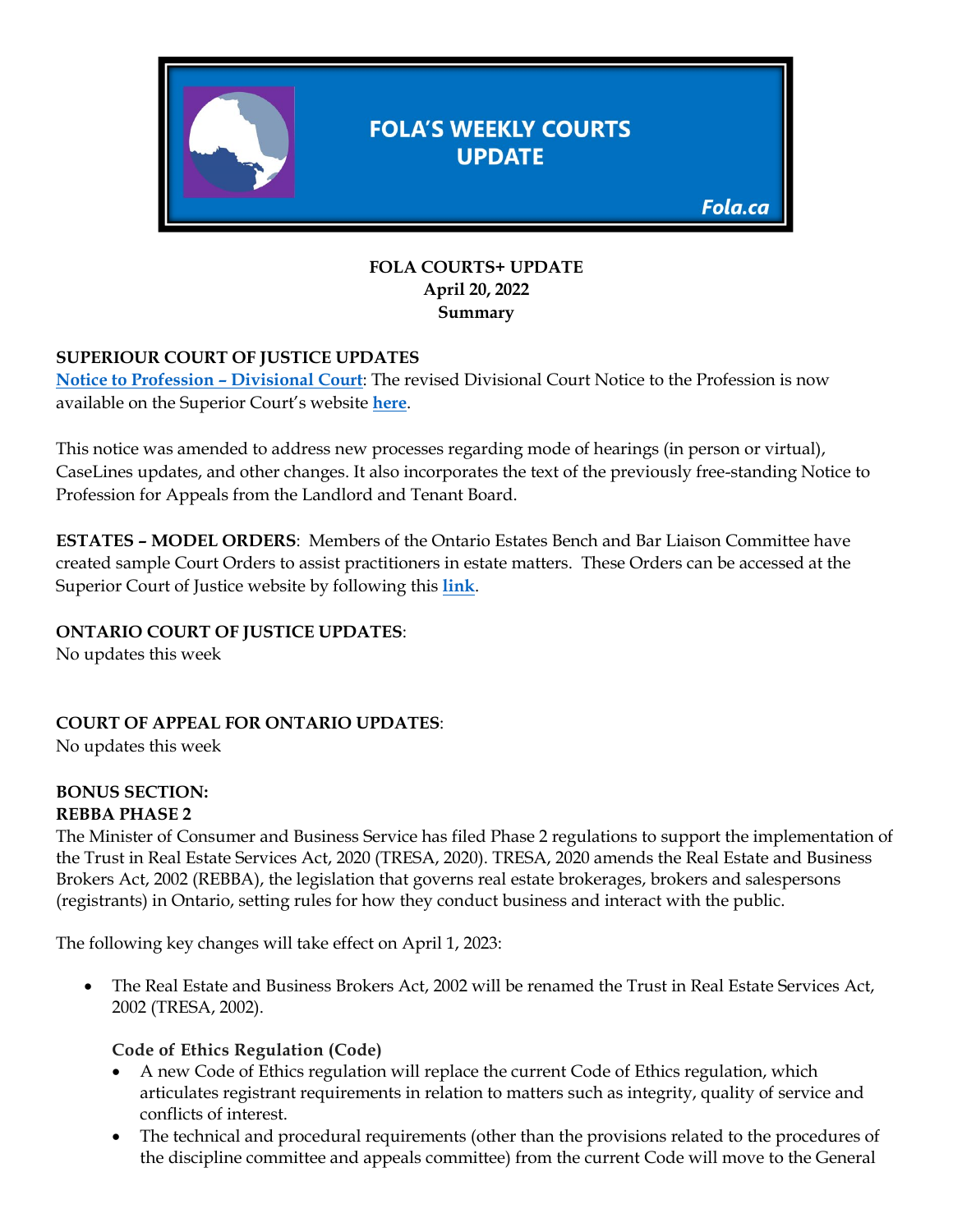regulation and the Educational Requirements, Insurance, Records and Other Matters regulation under REBBA.

## **Offer Process**

- A registrant will be permitted to conduct an open offer process and disclose the details of competing offers at the seller's direction. This will give the public more choice in the real estate trade process.
- Registrants will be prohibited from disclosing any personal information or identifying information through this process.

## **Information and Disclosure Obligations**

- The amendments in TRESA, 2020 and regulation changes will:
	- o Improve the information registrants must provide to buyers, sellers and others in relation to providing real estate services.
		- This is intended to help the public understand their choices for engaging or interacting with a registrant, as well as the different obligations registrants have under the different forms of engagement or interaction.
	- o Require the Registrar appointed by the Real Estate Council of Ontario (RECO) to publish an information guide. Registrants will be required to provide the guide and explain its contents to a person before providing them with services or assistance.
- Furthermore, to enhance consumer protection, the following general requirements will apply to all disclosures under the Act and regulations made by registrants to the public:
	- o A disclosure, consent or acknowledgement must be written in plain language that is clear and concise and it must be presented in a manner that brings to the person's attention the information that must be conveyed;
	- o A disclosure must be identified by the prominent placement of the word "disclosure".
- In addition, other specific requirements will be prescribed for certain mandatory disclosures (e.g., in relation to multiple representation; property interest in real estate; material facts about real estate).

# **Real Estate Council of Ontario (RECO) Powers and Tools**

- The amendments in TRESA, 2020 along with the regulation changes will help RECO operate more efficiently and focus its compliance and enforcement efforts where they are most needed and most effective, by:
	- o Updating the rules about the information RECO's Registrar must make publicly available;
	- o Specifying the purposes for which the Registrar can require registrants to provide transactional data and related information to the Registrar; and,
	- o Providing the Registrar with additional authority over administrative matters related to certain advertising, record-keeping and notice requirements.

# **Discipline Committee Composition and Procedures**

• A new regulation dealing with the rules and procedures of the discipline committee will be in place, incorporating the relevant provisions currently found in the Code and General regulation. In addition, the new regulation includes certain updated provisions in relation to committee composition, appointments and processes.

The regulations will be available on the [Ontario e-Laws website](https://www.ontario.ca/laws/statute/02r30) soon.

The ministry's proposal to add a condition to the existing exemption for auctioneers generated a significant amount of feedback during the consultation process. As a result, the ministry will continue to consider this issue in Phase 3 of regulation development.